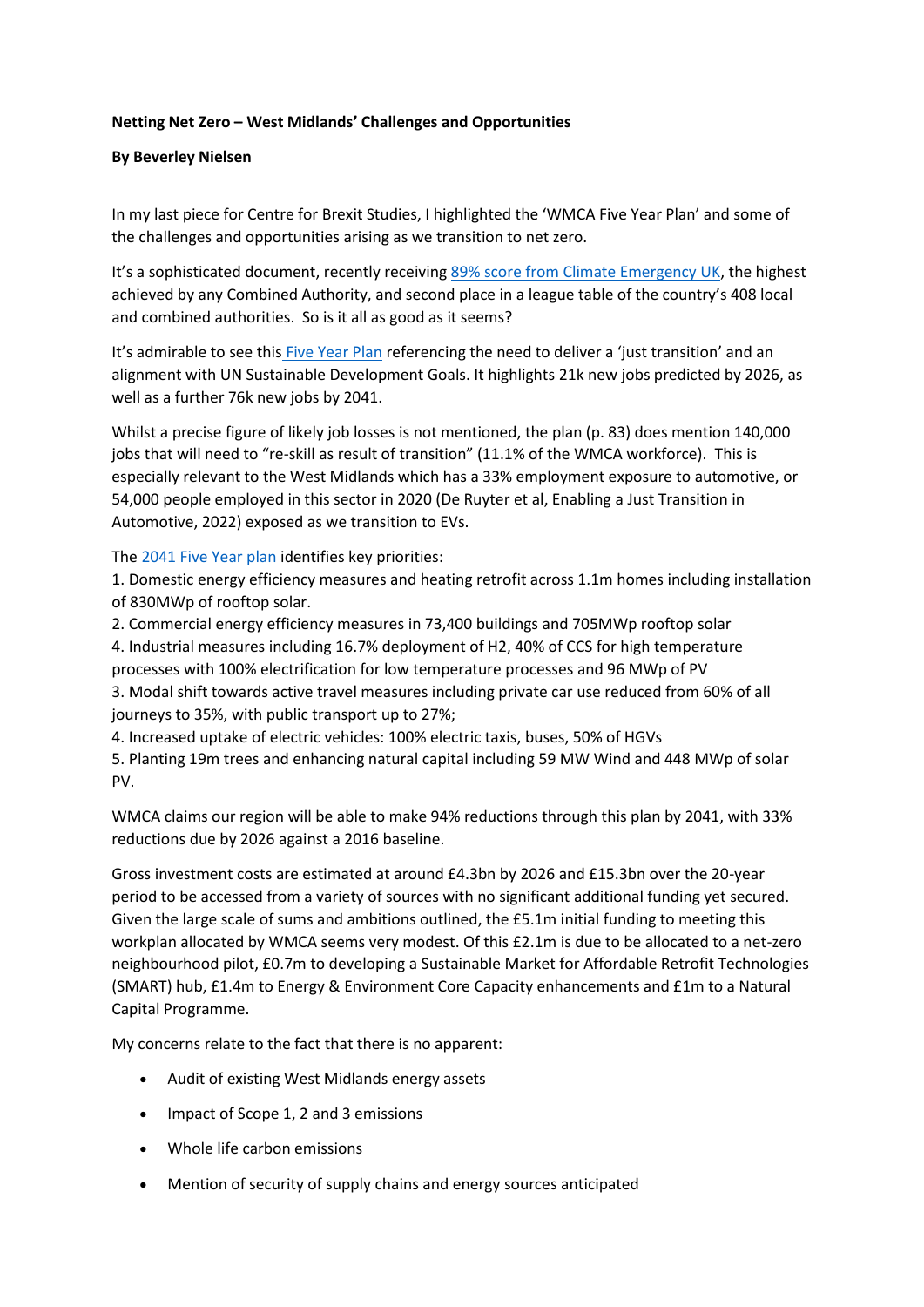• Alternative locally-generated renewable energy opportunities, including biomethane (or renewable natural gas) with the UK producing just 20% of its potential given the 140mT on organic waste available, and with geothermal estimated as capable of producing 20% of UK energy needs.

Whilst a 'West Midlands Carbon Calculator' has been developed by WSP, it's not clear that this takes the above issues into account, especially 'production-related' carbon footprint (as opposed to 'consumption-related' carbon footprint). For example, there is no reference in the report as to where Solar PV, heat pumps, hydrogen and EVs would be produced in order to implement the identified priorities and no mention of recycling precious metals involved in EV battery production including cobalt, lithium and rare earths.

Having discussed the West Midlands' opportunities for alternative fuels such as biomethane in my previous blog, I intend to review some of the supply chains currently responsible for solar PV and heat pumps production, with a focus on EV and electric battery supply chains and recycling in my next piece.

## **Solar**

The West Midlands intends to install 830 MWp of rooftop solar across our 1.1m homes over the next 8 years up to 2030.

Of the world's top 10 solar panel manufacturers, seven are based in China with only First Solar based in the USA. The two remaining manufacturers on the [list](https://news.energysage.com/best-solar-panel-manufacturers-usa/) are from South Korea and Canada, although much of this production is based in China too.

As the [diagram shows](https://www.treehugger.com/where-are-solar-panels-made-5194436) solar panels are made up from smaller components manufactured from primary materials coming from a number of countries. In 2020, the United States imported roughly 86% of new solar PV modules capable of producing 26.7 gigawatts (GW) of electricity, compared to its own capacity producing just 4.4GW.

Solar modules are made of solar cells consisting of [silicon wafers](https://waferpro.com/what-is-a-silicon-wafer/) – the thin slices of silicon used as semiconductors in all electronics, including solar panels, with China controlling at least 60% of wafer manufacturing. One company alone, Longi Green Energy Technology Co., the largest solar company in the world, produces 25% of these silicon wafers.

Silicon wafers are manufactured from solar-grade polysilicon with 45% of this produced in Xinjiang, known as the Uyghur Region of western China, with recent reports suggesting clear evidence of forced migration and a near 100% evidence of forced labour of the indigenous Uyghur population.

The vast majority of the remaining components are also sourced in China with some German production of [glass, encapsulants and backsheets.](https://southern-energy.com/where-do-our-solar-panels-come-from/)

This leaves the West Midlands confronted with some big challenges in implementing this strategy, especially in terms of environmental and social governance (ESG) considerations.

Back in April 2021, Secretary of State Antony Blinken, [condemned](https://www.forbes.com/sites/jonathanponciano/2021/04/11/biden-secretary-of-state-condemns-chinas-acts-of-genocide-against-muslim-uyghurs/?sh=3bac2cc650ca) China for its "acts of genocide" against Muslim Uyghurs and in June 2021 the Biden administration issued US Customs and Border Protection (CBP) orders restricting imports from Hoshine Silicon Industry Company as well as banning US exports to five Chinese companies including Hosine, Xinjiang Daquo New Energy